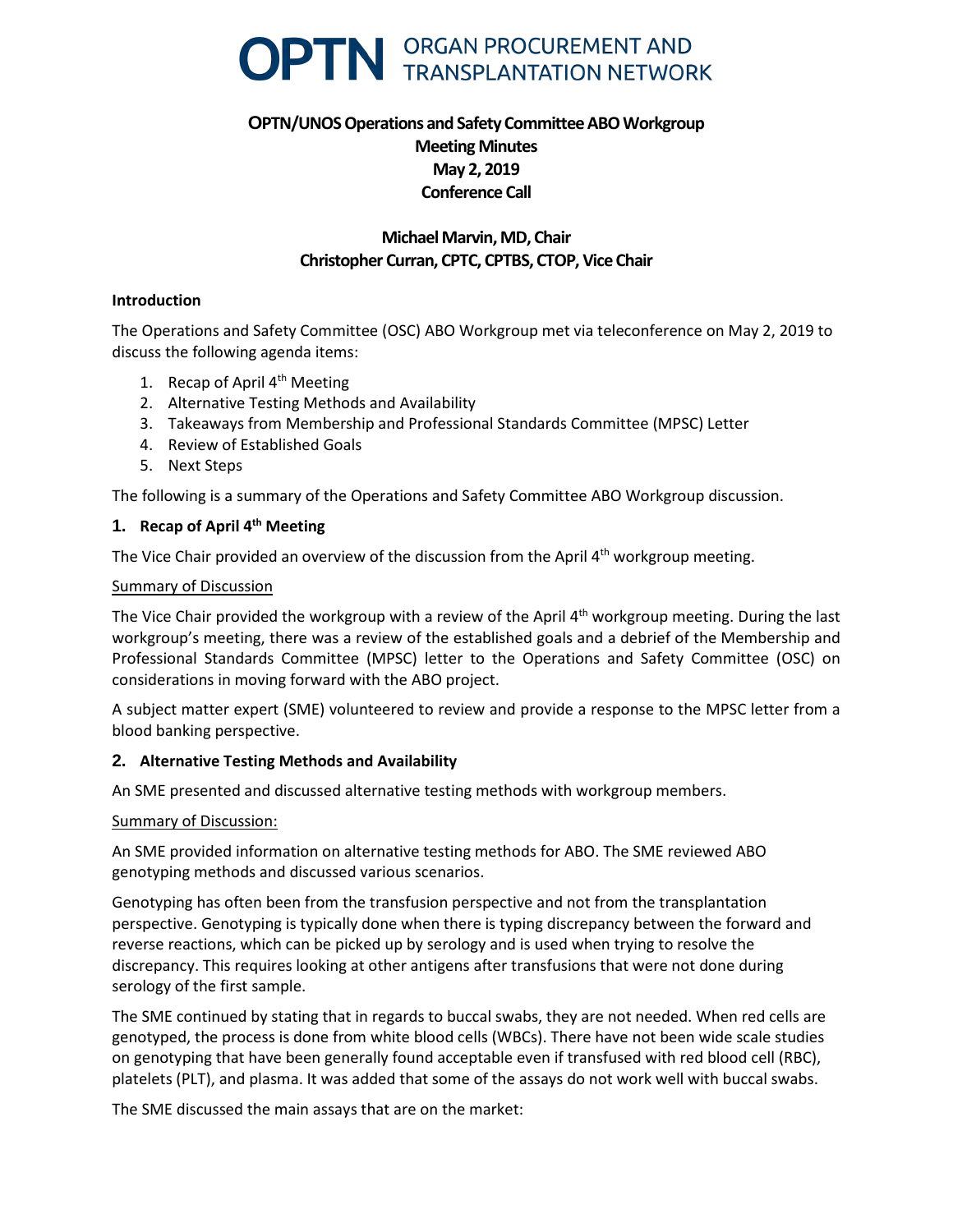- Low Density Single Neucleotide Polymorphism (SNP) Typing: The only FDA approved assays for labeling blood products in the United States; do not include ABO.
- Matrix-Assisted Laser Desorption/Ionization Time-of-Flight Mass (MALDI-TOF) SNP Typing: Beneficial and cheap to run. There are a growing number of assays to look at different molecular changes with this technology. These assays have a 99.2% accuracy.
- Single Specific Primer/Allele Specific Polymerase Chain Reaction (SSP/AS-PCR) Typing: Runs by gels. Has not been widely adopted with the transfusion community.
- Sanger Sequencing: Not typically done outside of reference labs for ABO as the technique is laborious. This method is often employed when looking at specific regions or allele specific PCR.
- Real Time Polymerase Chain Reaction (PCR): There are currently two assays that are on the market – SYBR and Dye Quencher. These assays are expensive but are not prohibitive in terms of the cost of a transplant. They are prohibitive in the terms of donor screening at mass scale. The typing has the same work flows as the human leukocyte antigen (HLA). There are some ambiguities which causes the inability to get to every ABO allele. From testing, there has been 100% concordance with the serology and works better also for subtyping. In regards to swabs, the SYBR assay does not work very well with the swabs; it is uncertain if the Dye Quencher assay can do swabs. This type of assay would be typical of what a transplantion lab would run to do ABO genotyping.

The SME continued by discussing work around High Density SNP typing, which is a low cost assay with higher coverage. There is currently a high density array blood typing pilot with 8,000 samples, which has shown 99.92% accuracy for 48 antigens and 99.85% accuracy for ABO. The error rate is vey low (0.1%) and is expected to continue to decrease.

The SME continued with an explanation of Next Generation Sequencing (NGS Typing). Most of the changes that are being observed are identified with this testing. The phases can extend similar to HLA. From swabs, this type of typing can in general only reliably amplify exons 6 to 7. Most of the changes needed to be observed are within these exons, which makes typing available for this method. If there is a blood sample, the entire gene can be amplified.

The SME presented three cases with the workgroup to discuss the best testing method approach.

- ABO Case #1: Deceased Donor
	- o Serology: several lectin tests were performed at various labs. There were a range of results of non-A1 and A1. A Real Time PCR test was done that revealed the patient as A2/O. There was further testing of targeted NGS, which resolved down to a full allele of ABO\*A2.01/\*O.01.01. The SME clarified that there are about 70 different forms of that O deletion and to be able to get to the full allele resolution requires NGS.
- ABO Case #2: Deceased Donor
	- o Serology: there was a mixed field where the deceased donor was thought to be A, but was transfused with O. A Real Time PCR revealed the donor as A1/O. Further testing of targeted NGS showed the donor to being ABO\*A1.01/\*O.01.02.
- ABO Case #3: Massively transfused donor
	- o Serology: The deceased donor was typed as B POSITIVE, then massively transfused with 12 units of red blood cells. A Real Time PCR revealed the deceased donor as B/O and further testing with targeted NGS showed the deceased donor as ABO\*B.01/\*O.01.01.

The hope would be that the Real Time PCR would be able to be performed alongside clinical work flows to resolve any doubts in typing.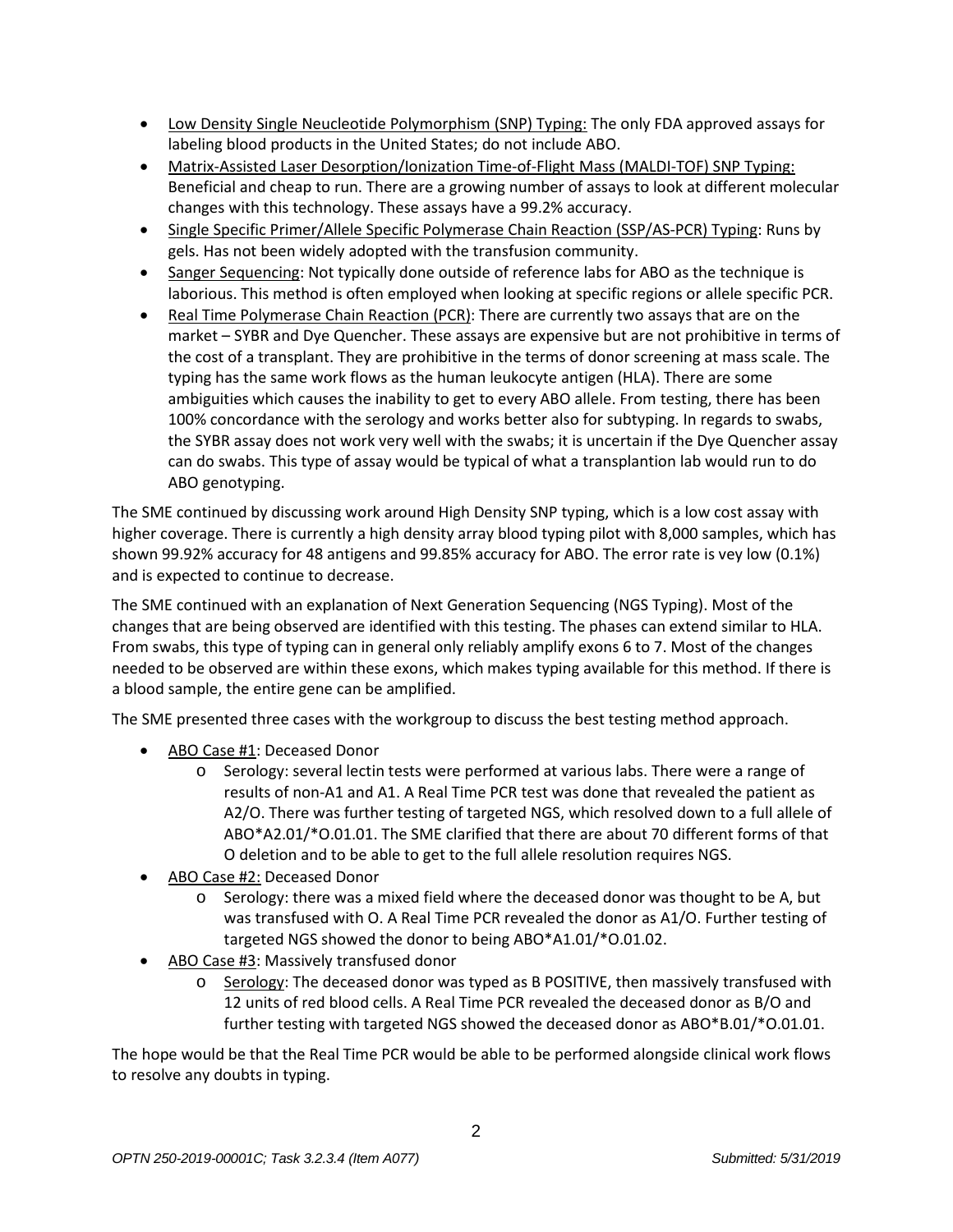The SME summarized that:

- Several RBC genotyping assays use technology similar to HLA assays
- Swab testing is generally not needed as WBC are used for DNA source
- ABO Realtime and SSP take hours
- ABO NGS is the gold standard, but takes a few days
- Although ABO genotyping will never be 100% accurate, it is a powerful adjunct in conjunction with serology

The Vice Chair asked that in the research and experience that forms the reliability of the various testing methods, how many of the patients in the testing experienced massive transfusions. The SME stated that the literature that has been reviewed involved sickle cell patients, where only one or two were massively transfused. There are no known studies where there is a large sample of people studied who have been massively transfused. If the DNA source is accurate for the HLA typing, there would be no thought of why it would be contaminated for red cell genotyping. The Vice Chair clarified that since the DNA source involves white cells, it would be more reliable. The SME confirmed that this is true as most of the white cells would be coming from the recipient.

Another SME stated that the targets are not the minority population and rather amplifies everything. The PCR step is the whole population of the allels. Any contaminate is amplified out in the PCR reaction.

The Vice Chair continued by asking how long the Real Time PCR takes to determine an ABO. The SME stated that it takes approximately 90 minutes to determine results. The Vice Chair asked if the machines that the assays are run on routinely available within HLA labs. The SME confirmed that this was correct and stated that the assays would be well suited.

The Vice Chair asked if the tests have to be conducted one at a time on the real time PCR. The SME stated that it was believed that the assays are being sold in single use kits as well as kits that run about eight samples at one time.

There were no further comments or questions.

## **3. Takeaways from Membership and Professional Standards Committee (MPSC) Letter**

An SME provided members with a summary of takeaways from a blood typing perspective in response to considerations made by the MPSC.

## Summary of Discussion

The SME began with an explanation of the first question about the actual definition of mass transfusion, how it relates to patient size and when it would impact the patient's blood type. The SME explained that in determining when the massive transfusion impact blood type, there is no specific answer as it would depend on the patient's size, how many units, and which types of products they received. It is ideal to get a pre-transfusion sample, but if this is not possible, it is recommended to get a blood sample within the first 30 minutes of a massive transfusion. The SME added that if a blood type is known, it is best to have a transfusion that matches best with the patient's blood type to prevent using the universal donor group O red cells.

The Vice Chair commented that in regards to pre-transfution samples and putting this in the context of deceased donation, there are times where there may be one sample available, but OPTN policy requires at least two samples. Although there is one sample, there is not another sample available to rely on.

3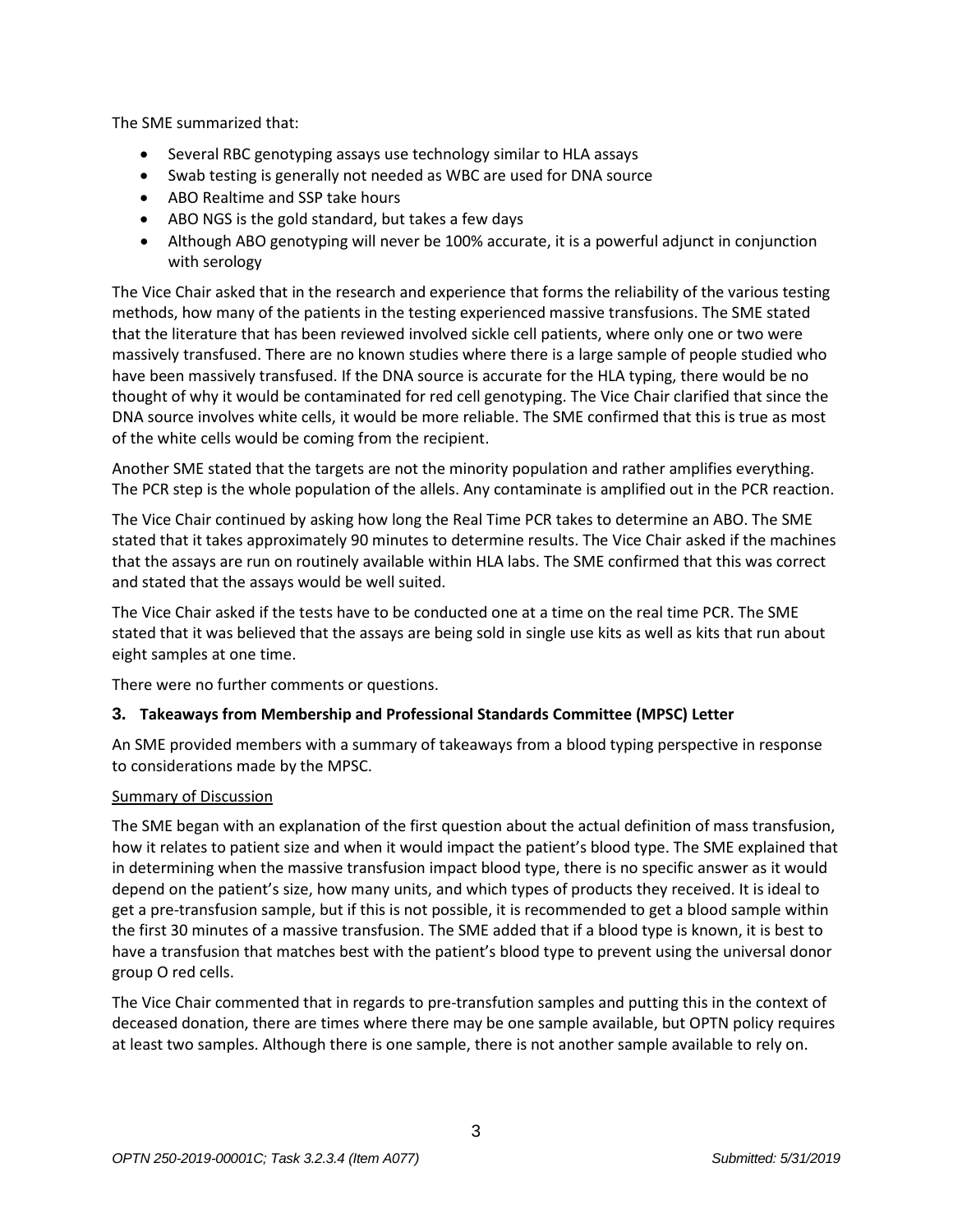The SME continued with the next question around what the other reasons were that there may be a discrepancy with reverse typing without massive transfusions. There are many reasons besides transfusion that could result in a discrepancy. Some of the reasons can be due to:

- ABO subgroups
- Previous transplantation
- Presence of non-ABO alloantibodies or autoantibodies
- Infusion of Intraveneous Immunoglobulin (IVIg)
- Hypogammagloulinemia, and age-related (either infants or elderly patients)

There are protocols, algorithms, and testing methods within the lab that can be used to resolve the discrepancy. It may be different within each labs on how the discrepancies are reported out, which would need to be further discussed among staff.

An SME commented that this section is very important and that there have been other cases where other variables come into play besides just massive transfusions. The Vice Chair clarified that the focus of this project will not just be massive transfusions but instead education and guidance on what to do when there are challenges with determination of ABO. The Vice Chair added that the policy revisions that will be proposed will address what should be done for any results that are in question, not just conflicting results.

Another SME also agreed that this would be a good focus of the workgroup. From experience of drawing healthy blood donors at the blood center, the most common causes of ABO discrepancies among these individuals are those who are weak subgroups and group O donors who have low titier

There were no additional questions or comments.

## **4. Review of Established Goals**

The Vice Chair provided an overview of the established goals of the workgroup.

## Summary of Discussion:

The Vice Chair reviewed the workgroup's established goals. The first goal of identifying alternative methods of ABO tying will be an important section of the guidance document. The Vice Chair suggested that there should be language included in policy that suggesting that if there is a concern about the reliability of testing with conflicting or indeterminate results, Organ Procurement Organizations (OPOs) employ testing that can be in a timely and more reliable way such as the Real Time PCR.

The Vice Chair continued by stating that the impact of massive transfusion on blood type determination is a topic that the workgroup should get more education on and should be discussed further during an upcoming call. When discussing protocols and definitions, this the focus not only be on defining what massive transfusions protocols are, but also protocols for OPOs providing steps that can be taken to mitigate risk when it comes to ABO.

The Vice Chair asked the SMEs their prospective on the established goal of identifying the time between blood samples – from the time that a donor is massively transfused, what timeframe has to pass? An SME stated that this is a challenging question to answer as the size of a patient can be a factor. Having a patient being flown in or transported in can be challenging to determine what transfusions may have occurred. Due to this, it can create a challenge to determine timing. Another SME agreed with this and added that what may help a bit in addressing this point would be in having lab techs more familiar with how to read mixed reactions.